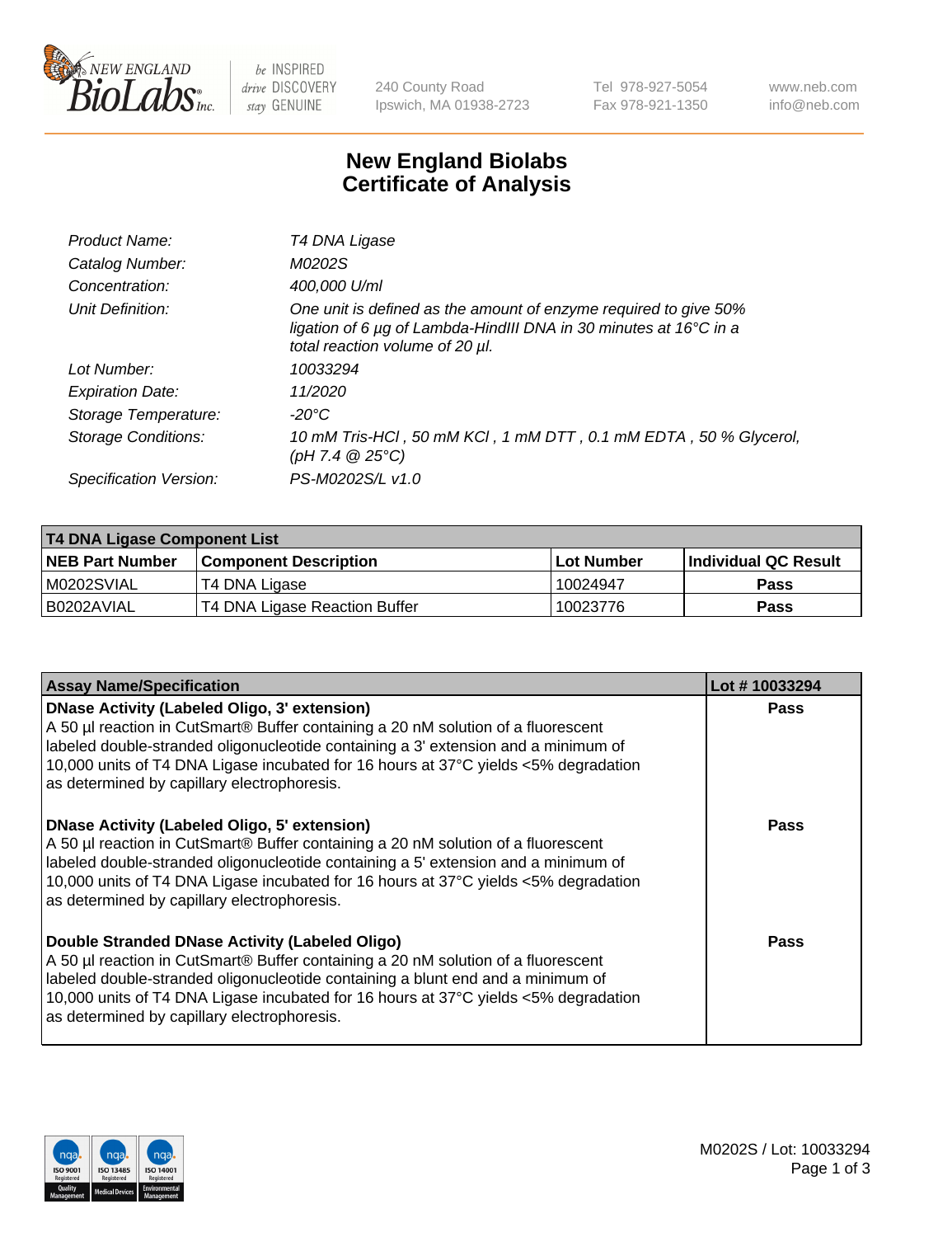

be INSPIRED drive DISCOVERY stay GENUINE

240 County Road Ipswich, MA 01938-2723 Tel 978-927-5054 Fax 978-921-1350

www.neb.com info@neb.com

| <b>Assay Name/Specification</b>                                                                                                                                                                                                                                                                                                                                                                                    | Lot #10033294 |
|--------------------------------------------------------------------------------------------------------------------------------------------------------------------------------------------------------------------------------------------------------------------------------------------------------------------------------------------------------------------------------------------------------------------|---------------|
| <b>Endonuclease Activity (Nicking)</b><br>A 50 µl reaction in NEBuffer 1 containing 1 µg of supercoiled PhiX174 DNA and a<br>minimum of 2000 units of T4 DNA Ligase incubated for 4 hours at 37°C results in <10%<br>conversion to the nicked form as determined by agarose gel electrophoresis.                                                                                                                   | <b>Pass</b>   |
| <b>Exonuclease Activity (Radioactivity Release)</b><br>A 50 µl reaction in NEBuffer 1 containing 1 µg of a mixture of single and<br>double-stranded [3H] E. coli DNA and a minimum of 2000 units of T4 DNA Ligase<br>incubated for 4 hours at 37°C releases <0.1% of the total radioactivity.                                                                                                                      | <b>Pass</b>   |
| <b>Ligation and Recutting (Terminal Integrity, Digested DNA)</b><br>A 20 µl reaction in 1X T4 DNA Ligase Reaction Buffer containing 2 µg of Lambda<br>DNA-HindIII Digest and a minimum of 4000 units of T4 DNA Ligase incubated for 16<br>hours at 37°C results in >95% ligation of the DNA fragments as determined by agarose<br>gel electrophoresis. Of these ligated fragments, >95% can be recut with HindIII. | <b>Pass</b>   |
| <b>Non-Specific DNase Activity (16 Hour)</b><br>A 50 µl reaction in NEBuffer 1 containing 1 µg of CIP-treated Lambda-HindIII DNA and<br>a minimum of 2000 units of T4 DNA Ligase incubated for 16 hours at 37°C results in a<br>DNA pattern free of detectable nuclease degradation as determined by agarose gel<br>electrophoresis.                                                                               | <b>Pass</b>   |
| <b>Protein Concentration (A280)</b><br>The concentration of T4 DNA Ligase is 0.4 mg/ml +/- 10% as determined by UV<br>absorption at 280 nm. Protein concentration is determined by the Pace method using<br>the extinction coefficient of 57,675 and molecular weight of 55,292 daltons for T4<br>DNA Ligase (Pace, C.N. et al. (1995) Protein Sci., 4, 2411-2423).                                                | <b>Pass</b>   |
| <b>Protein Purity Assay (SDS-PAGE)</b><br>T4 DNA Ligase is ≥ 95% pure as determined by SDS-PAGE analysis using Coomassie Blue<br>detection.                                                                                                                                                                                                                                                                        | <b>Pass</b>   |
| qPCR DNA Contamination (E. coli Genomic)<br>A minimum of 2000 units of T4 DNA Ligase is screened for the presence of E. coli<br>genomic DNA using SYBR® Green qPCR with primers specific for the E. coli 16S rRNA<br>locus. Results are quantified using a standard curve generated from purified E. coli<br>genomic DNA. The measured level of E. coli genomic DNA contamination is ≤ 1 E. coli<br>genome.        | Pass          |
| <b>RNase Activity (Extended Digestion)</b><br>A 10 µl reaction in NEBuffer 4 containing 40 ng of a 300 base single-stranded RNA<br>and a minimum of 1 µl of T4 DNA Ligase is incubated at 37°C. After incubation for 16<br>hours, >90% of the substrate RNA remains intact as determined by gel electrophoresis                                                                                                    | <b>Pass</b>   |